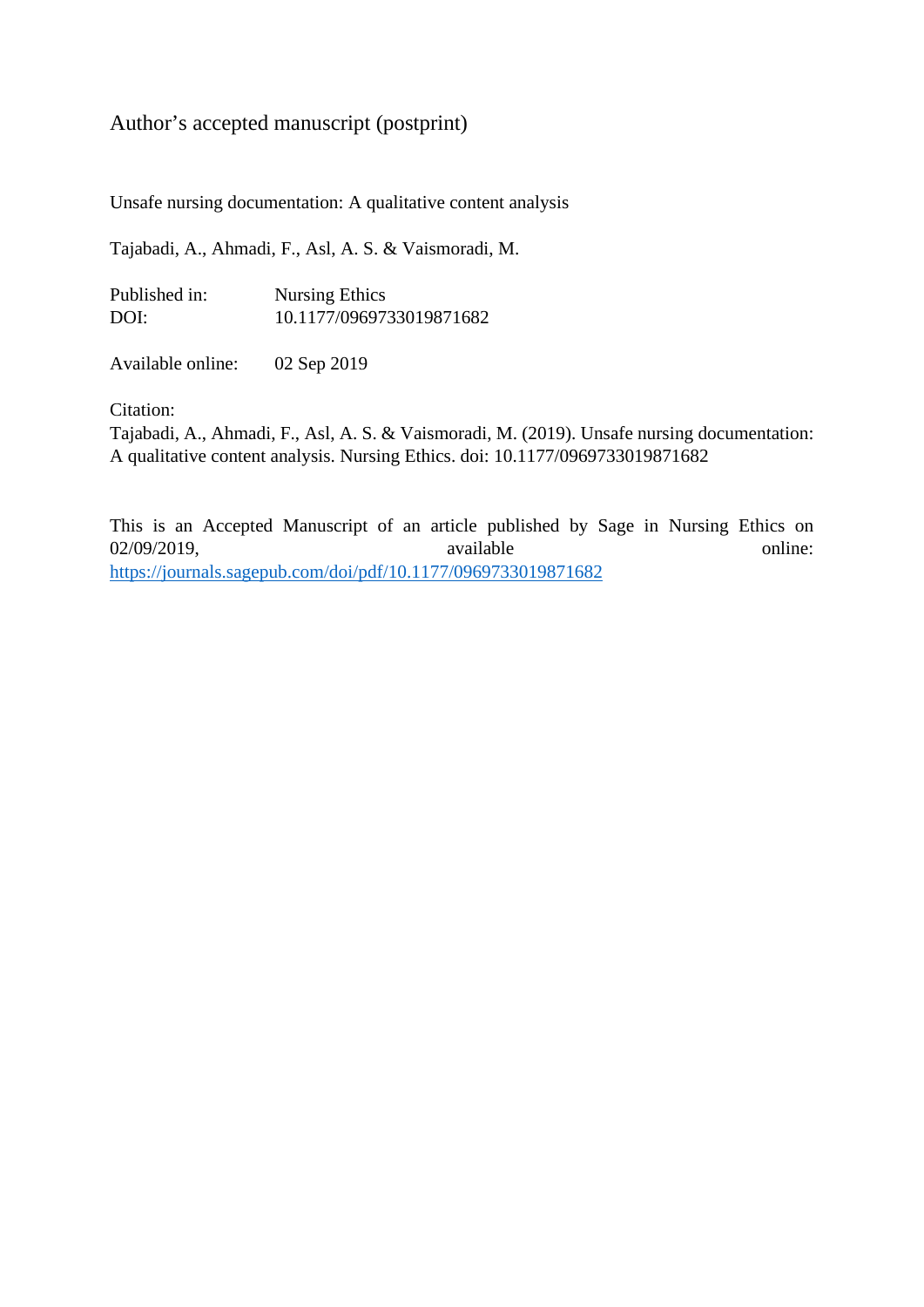## **Unsafe Nursing Documentation: A Qualitative Content Analysis**

## **Running title:** Unsafe documentation

## **Abstract**

**Background:** Nursing documentation as a pivotal part of nursing care has many implications for patient care in terms of safety and ethics.

**Objectives:** To explore factors influencing nursing documentation from nurses' perspectives in the Iranian nursing context.

**Methods:** This qualitative study was carried out using a qualitative content analysis of data collected from 2018 to 2019 in two urban areas of Iran. Semi-structured interviews ( $n = 15$ ), observations and reviews of patients' medical files were used for data collection.

**Ethical Considerations:** This study was conducted in accordance with the ethical principles of research and regulations in terms of confidentiality of data, anonymity and provision of informed consent.

**Findings:** The main theme of this study was 'unsafe documentation'. Two categories of 'types of errors in reporting' and 'reasons of errors in reporting', and 12 subcategories were developed indicating factors influencing nursing documentation in the Iranian nursing context.

**Conclusion**: In general, individual, organizational and national factors affected nursing documentation in Iran. In this respect, hiring more nurses, application of reforms in the healthcare management structure, devising appropriate regulations regarding division of labor, constant education of healthcare staff, establishment of clinical governance, improvement of interpersonal relationships, development of hardware and software techniques for documentation, and provision of support should be done to improve the quality of nursing documentation. The above-mentioned suggestions can help nurses with a safe, ethical, lawful and reliable documentation in nursing practice.

**Keywords:**Content analysis, documentation, nursing, safe care

## **Background**

Nursing documentation is an important aspect of safe and ethical nursing care (1, 2). Documentation of care is one of the professional responsibilities of nurses and is associated with their accountability in the healthcare system (3). Nursing regulatory bodies emphasize the importance of accurate, clear and current documentation by nurses within the legal, ethical and professional framework (4). Unrealistic and wrong information in the patient's medical file can disrupt the therapeutic process (5), because the documentation of care that patients receive helps facilitate collaboration between healthcare staff (6).

Provision of safe and high quality care is the basic principle of the healthcare system (7). Nurses are responsible to provide professional, ethical, and legal care to patients (8). Nurses are at the first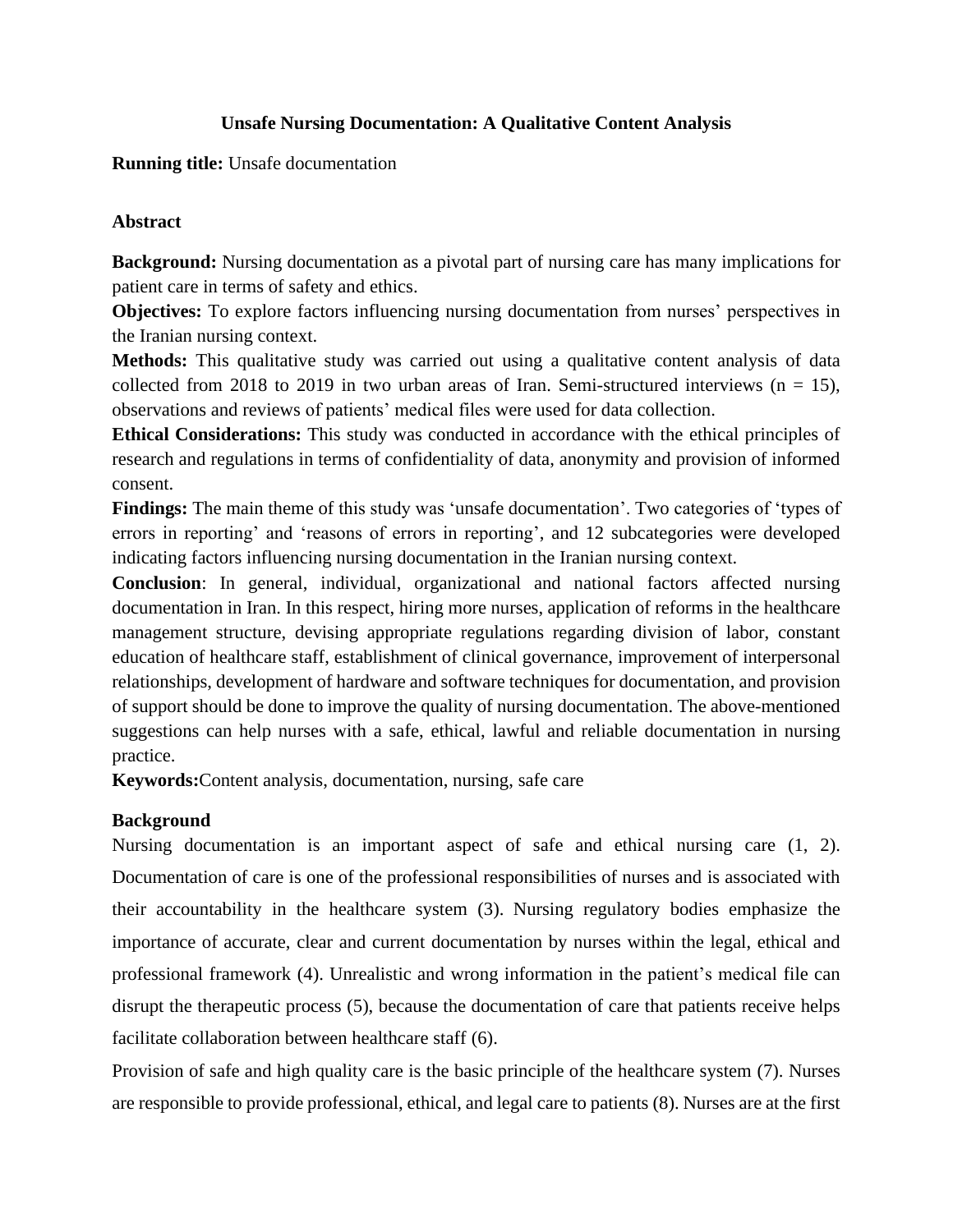line of patient care and should be responsible to prevent practice errors, faulty diagnoses, wrong medicines and other related caring issues. In this respect, they need to transfer correct information to their colleagues in other work shifts to improve the process of healthcare (9). Nursing documentation is required to integrate clinical performance and improve safety of care (10). One out of every four negligence cases in patient care is attributed to mistakes in nursing documentation (11). Failure to properly document nursing care significantly affects the diagnosis and treatment of serious clinical conditions (12). Also, failure to document important caring issues, documentation at improper times, use of jargon or misleading information and presence of uncertainties in reports are the most common types of faults in documentation (13). Nursing shortages, ambiguities in physician's order, and lack of time for documentation can cause medication errors (14,15). In this respect, development of a reliable documentation system is required. However, documentation standards are not taken into account in most cases, and for instance, healthcare services offered to patients are not always recorded completely in the patient's medical file (16). However, electronic documentation can ideally reduce drug mistakes, support decision-making, and increase patient participation in the process of care (17).

Since nurses spend the most time with patients, documentation by nurses should be the most reliable. Considering challenges in the Iranian nursing context including lack of professional independence, inappropriate nurse-physician communication, nursing shortages, and high workloads and inadequate time for patient care, nursing documentation has many flaws in clinical settings. In addition to the financial consequences of wrong nursing documentation, it could have many consequences for nurses' professional reputation and ethical aspects of patient care, which can be explored for needs considerations. Therefore, by examining the process of nursing documentation using a qualitative method, a variety of factors affecting nursing documentation can be detected to improve the quality and safety of nursing care.

### **Objective**

This study aimed to explore factors influencing the process of nursing documentation from nurses' perspectives in the Iranian nursing context.

### **Methods**

### *Design*

A qualitative design using a content analysis approach was used to conduct this study in two urban areas of Iran from 2018 to 2019. Qualitative research helps with an in-depth analysis of data and provides a cultural and contextual description and interpretation of social phenomena that may not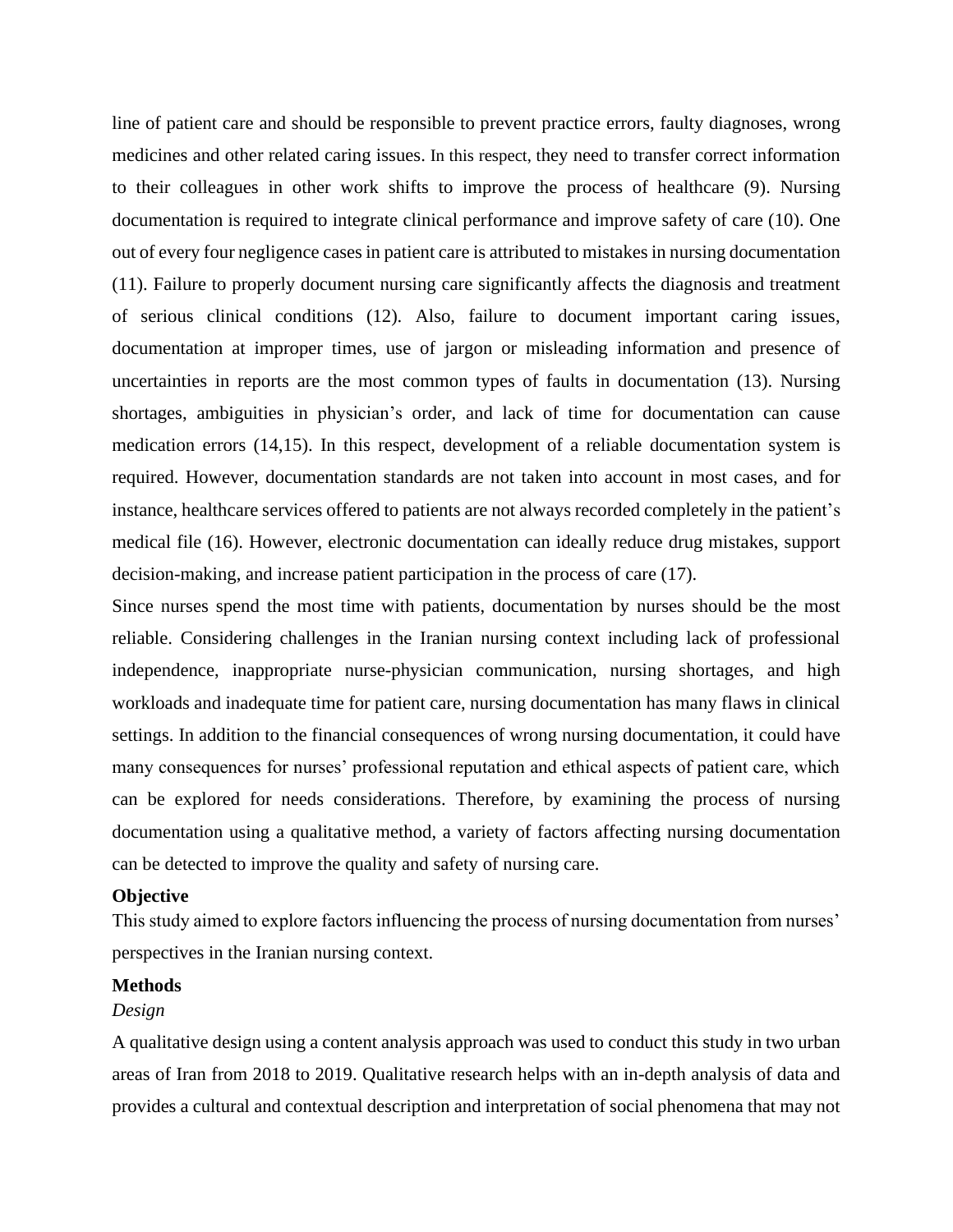be achieved using the quantitative research tradition (18). Content analysis as a qualitative descriptive research approach is used for the condensation and abstraction of a large amount of textual data with the aim of gaining new insights into the study phenomenon (19).

### *Participants*

Nurses working at hospitals in two urban areas of Iran were recruited through a purposeful sampling method. After obtaining necessary permissions, the researcher referred to the nursing office at the research environment and requested the director of that office to help with the recruitment of participants using inclusion criteria as follow: having a bachelor's degree with at least 2 years of work experience in different wards and willingness to take part in the study. There were 23 eligible nurses, but after15 interviews data saturation was reached and no new data were collected to add to the variation and depth of findings. They were working in the intensive care unit (ICU)  $(n = 2)$ , cardiac care unit (CCU)  $(n=1)$ , internal medicine ward (2), infectious diseases ward (n=1), cardiac diseases ward (n=2), neurology ward (n=2), emergency department (n=2), neonatal care unit  $(n=2)$  and surgery ward  $(n=1)$ . The participants' demographic characteristics were reported in Table 1.

| Variable                        | N  |
|---------------------------------|----|
| Male                            | 8  |
| Gender                          |    |
| Female                          | 7  |
| 24-30                           | 3  |
| Age (year) $30-40$              | 9  |
| >40                             | 3  |
| $2-10$                          | 3  |
| 10-20<br>Work experience (year) | 10 |
| >20                             | 2  |
| <b>Education</b> level          |    |
| Bachelor of science             | 11 |
| Higher degree                   |    |

|  | Table 1. Demographic characteristics of the participants |  |
|--|----------------------------------------------------------|--|
|  |                                                          |  |

### *Data collection*

Semi-structured interviews, observations and reviews of patients' medical files were used for data collection. The interviews were conducted by the first author (AT) and each session lasted for 45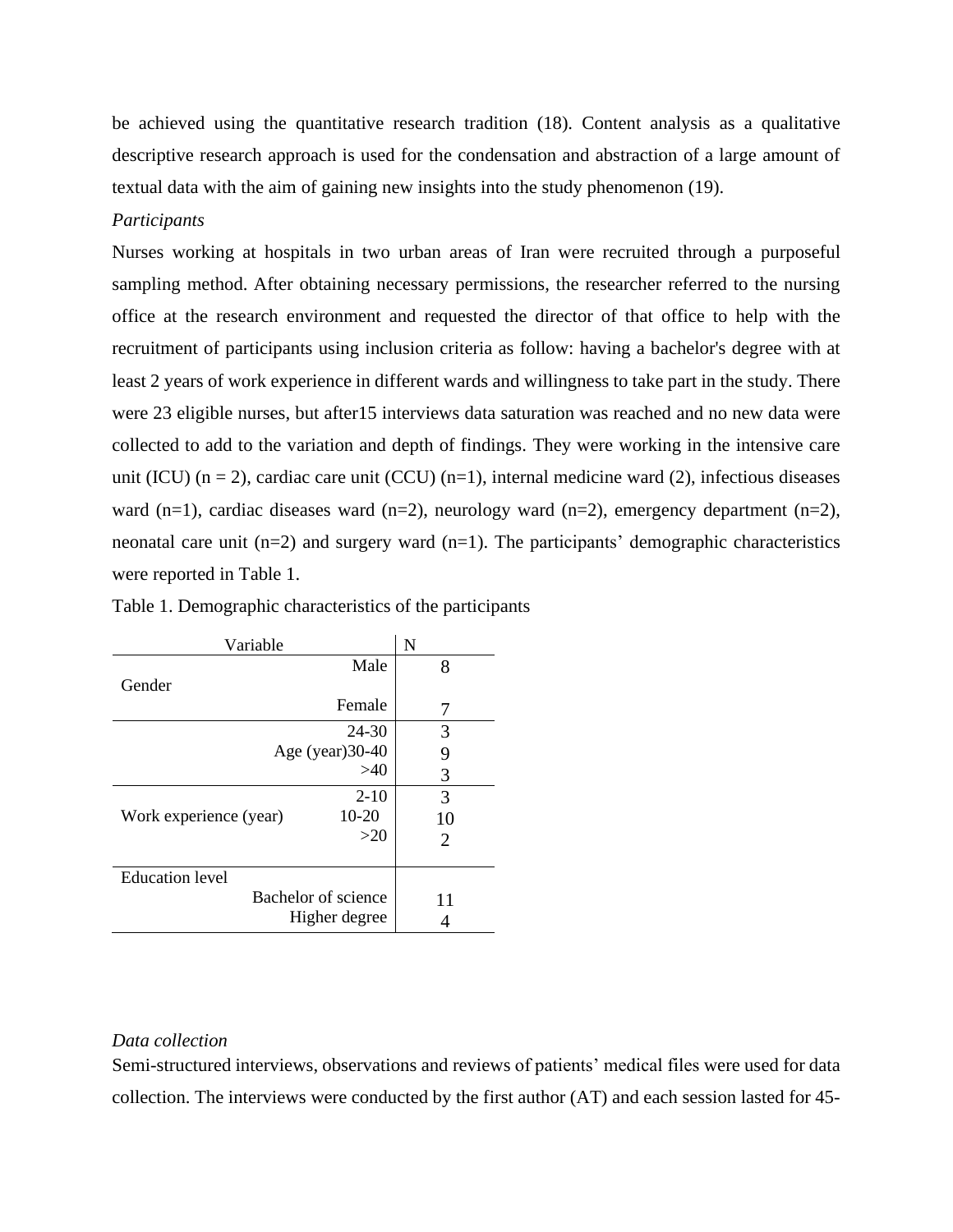75 min. The interviews began using an open-ended and general question about nursing documentation such as "during the work shift, what kind of care do you deliver and how do you document it?" Also, based on their responses, more questions were asked to gather in-depth data including "can you provide examples of recording a report that could have a contradictory identity with what actually happened in practice?", "can you give an example of what you have changed or manipulated in reports?". The interviews were audio-recorded and transcribed *verbatim*.

Observations helped with gathering more in-depth data and provided a realistic picture of the study phenomenon (20). After informing the nurses and patients, the main researcher (AT) as a nonparticipant observer considered verbal and non-verbal communications between healthcare providers and patients during the work shift that would be related to nursing documentation, recorded them as field notes, and used them during data analysis.

Also, reviews of patients' medical files were performed in a systematic way on the nurses records in patients' medical files to examine and evaluate what the nurses performed during documentation. Document analysis is recommended to be combined with data collection using other methods to improve the interpretation of data and close the gap between what is done and what is really done in practice  $(21)$ .

### **Data analysis**

Data analysis was carried out concurrently with data collection using the analysis method suggested by Graneheim and Lundman (22). The interviews were transcribed *verbatim* and read several time to ensure a general understanding of the participants' statements. Next, meaning units were determined and related codes were assigned. Through a constant comparison of similarities and differences between codes, they were sorted and grouped to categories and subcategories. The main theme of the study as a thread to connect the categories and subcategories were developed (23). The MAXQDA version 10 software was used for data management during the data analysis process.

#### **Rigor**

The four criteria of transferability, dependability, credibility, and conformability were used in this study to increase rigor (24). Credibility was established using member and the peer-checking, prolonged engagement and maximum variance of participants techniques. For instance, for member-checking, a brief report of findings was given to two clinical nurses and were asked to ensure the researcher of the reflection of their experiences and perspectives to the analysis report. For peer checking, two qualitative researchers approved the primary codes and categorizing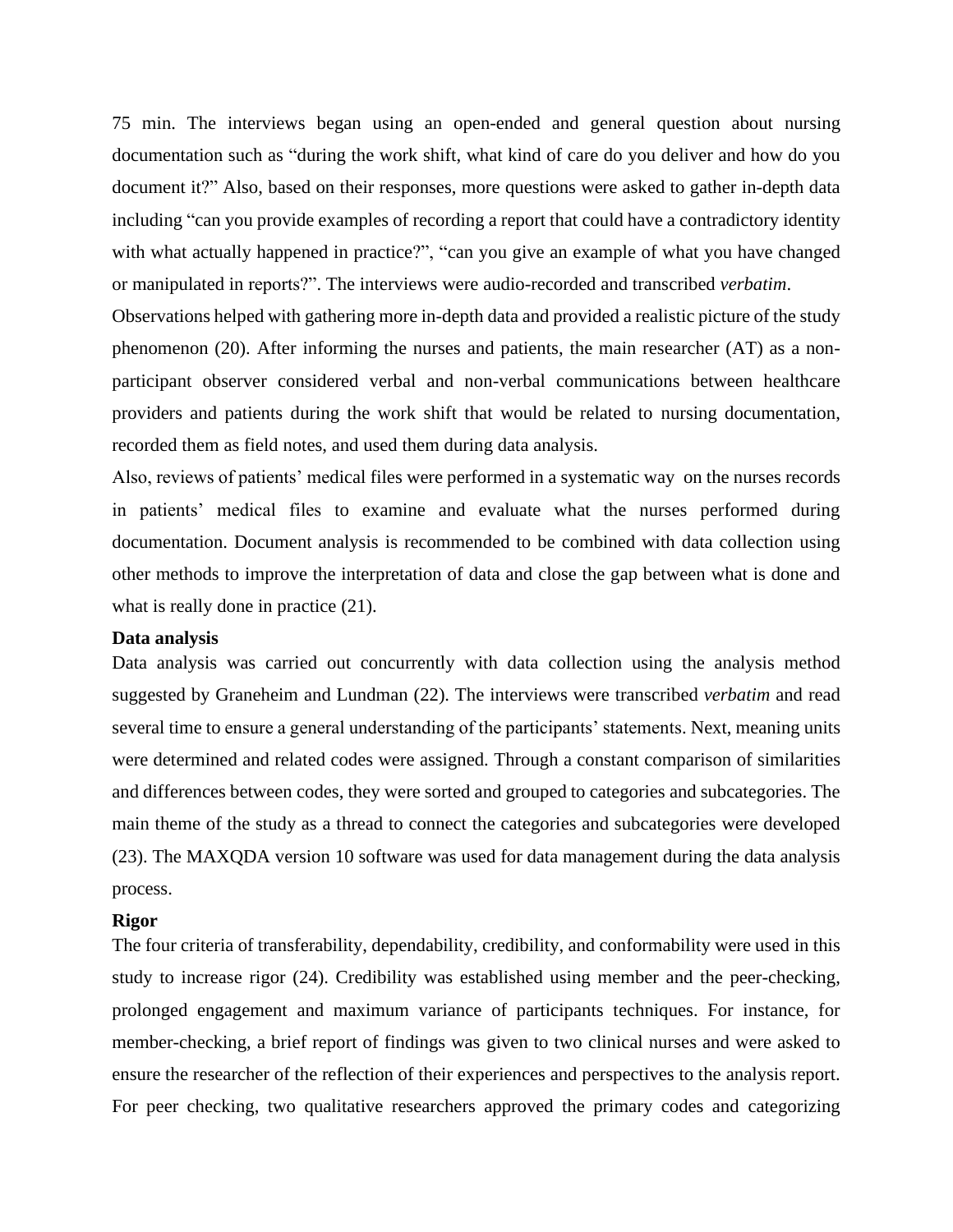process. Transferability was achieved through the provision of a rich description of data collection and analysis processes and findings, which allowed readers to match the findings with their own contexts.

## **Ethical considerations**

This study was approved by the ethical committee of the faculty of Medical Sciences at Tarbiat Modares University (decree code: IR.MODARES.REC.1397.029). Participation was voluntary and the nurses could withdraw from the study without any consequence. The nurses were asked to give consent for audio-recording of the interviews, and observations during work shifts. Oral and written informed consents from the patients were received after introducing and explaining the purpose of the study. Before the study, the participants were informed of the study's purpose and method. All ethical measures including honesty in the provision of results, data confidentiality and anonymity were considered with care. Also, the nurses were asked to sign the written informed consent form indicating their willingness to take part in the study.

## **Findings**

A main theme of unsafe documentation, and two categories of 'types of errors in reporting' and 'reasons of errors in reporting'. Also, 12 subcategories were developed indicating factors influencing nursing documentation in the Iranian nursing context (Table 2). The description and interpretation of the results using the participants' direct quotations were provided as follow.

| <b>Theme</b>         | <b>Main category</b>              | <b>Subcategory</b>                                                                                                                                                                                                                             |
|----------------------|-----------------------------------|------------------------------------------------------------------------------------------------------------------------------------------------------------------------------------------------------------------------------------------------|
| Unsafe documentation | Types of errors in<br>reporting   | Changing and manipulating reports<br>Deliberate ambiguity<br>Incompatibility between the<br>task<br>performer and the recorder<br>Routinized recording without critical<br>thinking<br>Concealment of incidents                                |
|                      | Reasons of errors<br>in reporting | Conflict of individual interests<br>Conflict of organizational interests<br>Personal and other limitations or<br>obligations<br>Legal precaution<br>Imposing subjectivity on the report<br>Compulsory recording of<br>non-<br>performed action |

Table 2. The products of data analysis in this study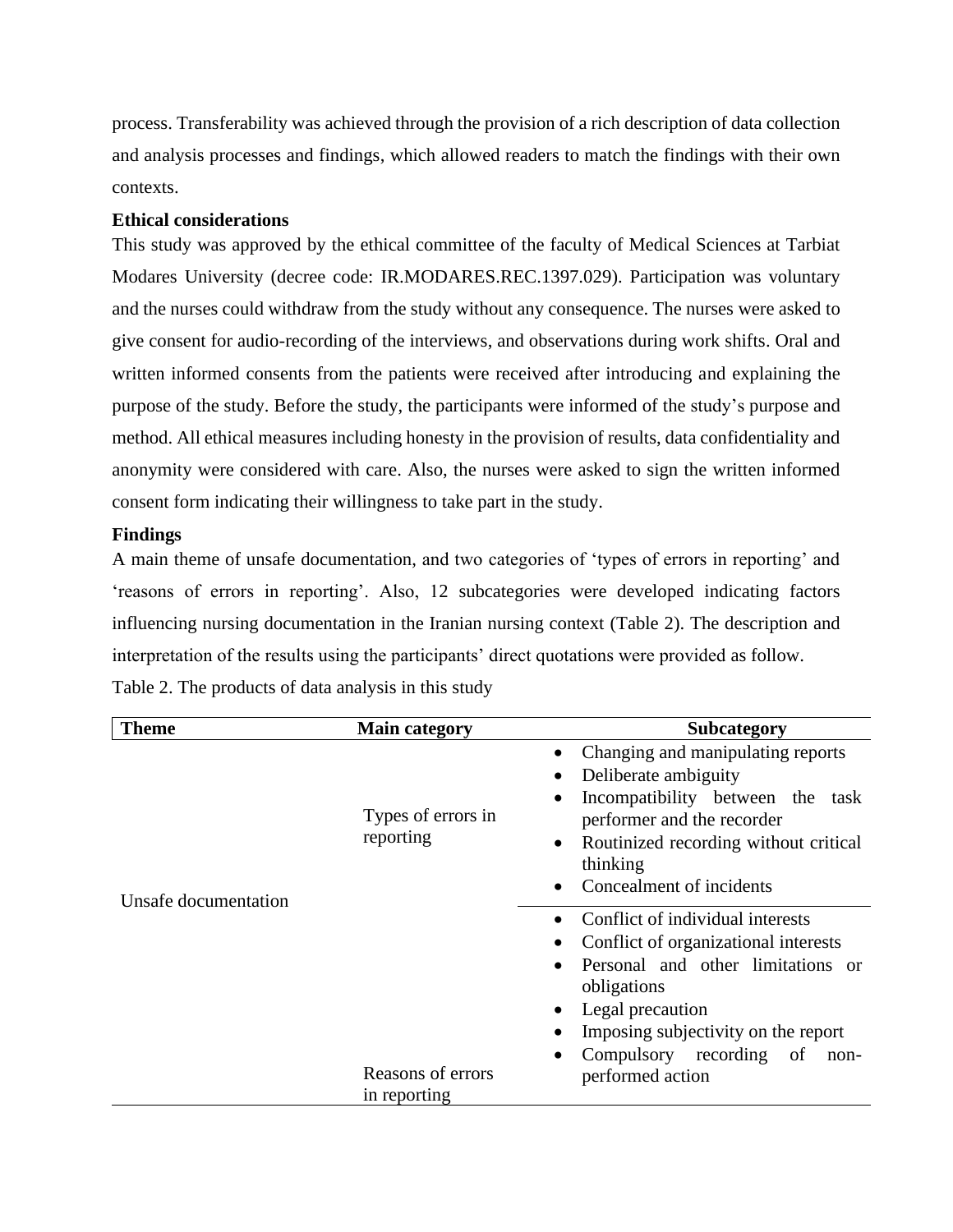• Subjective reporting without patterns or outlines

### *Main theme: Unsafe documentation*

Safety and accuracy were the most important principles of nursing documentation. However, for some reasons the nurses' reports were non-compliant with patient safety standards and highquality care, and were questioned by law and morality, and even compromised the nurses' job security. It was consisted of two categories of 'types of errors in reporting' and 'reasons of errors in reporting'.

#### *Category 1: Types of errors in reporting*

Nursing documentation should contain factual records to play a significant role in the treatment process, but some nurses were in a situation in which such a criterion was violated. This category contained the subcategories of 'changing and manipulating reports', 'deliberate ambiguity, 'incompatibility between the task performer and the recorder', 'routinized recording without critical thinking', and 'concealment of incidents'.

### *Subcategory 1: Changing and manipulating reports*

The nurses tried to remain committed to their job and follow the rules of lawful nursing documentation. However, mutual relationships and cooperation with other healthcare staff, legal consequences, or coercion imposed by clinical supervisors at the work place encouraged them to change or manipulate reports instead of writing an exact reporting of incidents happened during patient care. In addition to undermining patient rights, it made the follow up of the treatment process difficult. Also, the nurses were accused of distorting reality and endangering job security.

"Once my colleague at the emergency department came to the ward, fabricated something in the patient's file and went away. However, the fabricated data was not anything important to the patient care, from my perspective." (Participant No. 6, BSc in nursing)

"In the neonatal ward, a colleague mistakenly recorded ceftriaxone instead of cefotaxime in the patient's medical file, and I recorded the same as I was copying his writing, yet, it brought up complications later on. When the child was transferred from the neonatal ward to the children ward, the nurses in charge realized the mistake, returned all the records to us, and asked for an urgent correction." (Participant No. 1, MSc in nursing)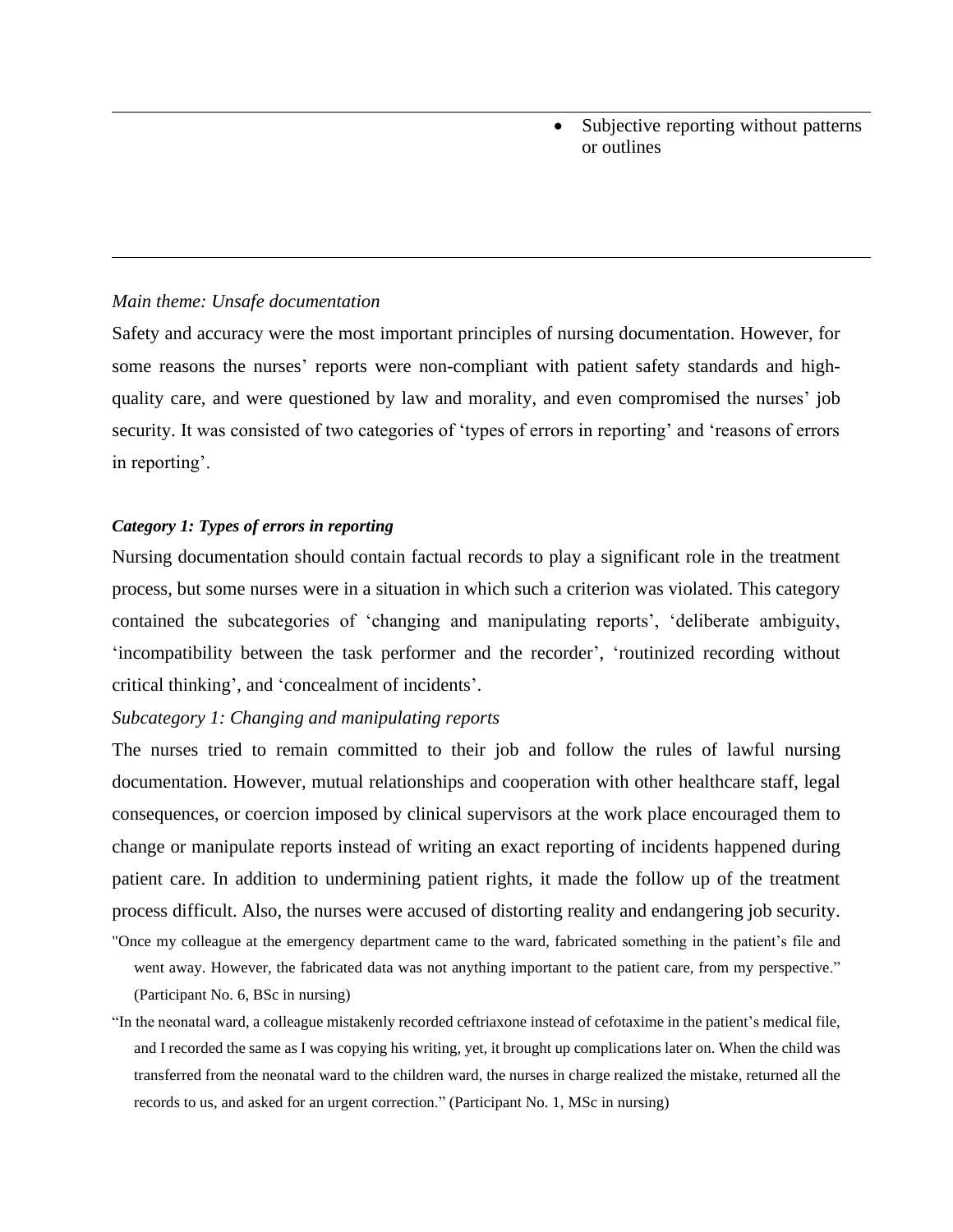"A patient used a high dose of narcotics, and it was ordered to administer naloxone drips. We reported the patient's condition at midnight and based on the physician's order the medicine was discontinued. The next morning, the patient fell asleep and immediately after that had an apnea, and was intubated. The patient's caregiver told us to report that the patient had continued to take the drips and the medicine was not stopped at any point. I had to report it according to the physician's order" (Participant No. 9, BSc in nursing)

*Subcategory 2:Deliberate ambiguity*

*The nurses stated that they tried to write their reports ambiguously so that there would be loop holes to avoid legal issues especially when they were under time limitations or had heavy workloads.*

*"The patient had a respiratory distress from the beginning of the work shift, but it was not much severe to call the physician. If the physician would be called, a lot of orders would be given. I would rather do whatever is necessary and keep an eye on him. To avoid being held responsible, I vaguely wrote down that the patient had a better work condition, but it would not conceal the fact that he was in such a condition." (Participant No. 2, MSc in nursing)*

*Observation: The nurse was called by a colleague at the beginning of the work shift, that the MRI report would be ready in two hours. The nurse wrote down that 'it was not ready' and needed to be followed up'. She had a high workload and never followed it. (Nursing record of participant No. 7)*

*Subcategory 3: Incompatibility between the task performer and the recorder*

*Heavy workloads, time limitations, pattern of job division, being inexperienced, staff shortages,*  lack of interests in recording and reporting incidents, fear of legal prosecutions, respecting *patients' privacy encouraged provided the ground that a nurse did the task, but another nurse documented it.* 

*"Sometimes when a patient is admitted, there is a heavy workload. Therefore, I do the task and ask my colleague to document it simultaneously." (Participant No. 2, MSc in nursing)*

*Observation: The patient was admitted. Monitoring, vital signs and laboratory test were performed by a nurse, while at the same time another nurse documented them and signed them under his/her own name. (Nursing record of participant No. 14)* 

*"As the number of patients is considerably high, tasks are divided between different nurses so that one would just do the practical part and examination, and another document them." (Participant No. 15, MSc in nursing)*

*Subcategory 4: Routinized recording*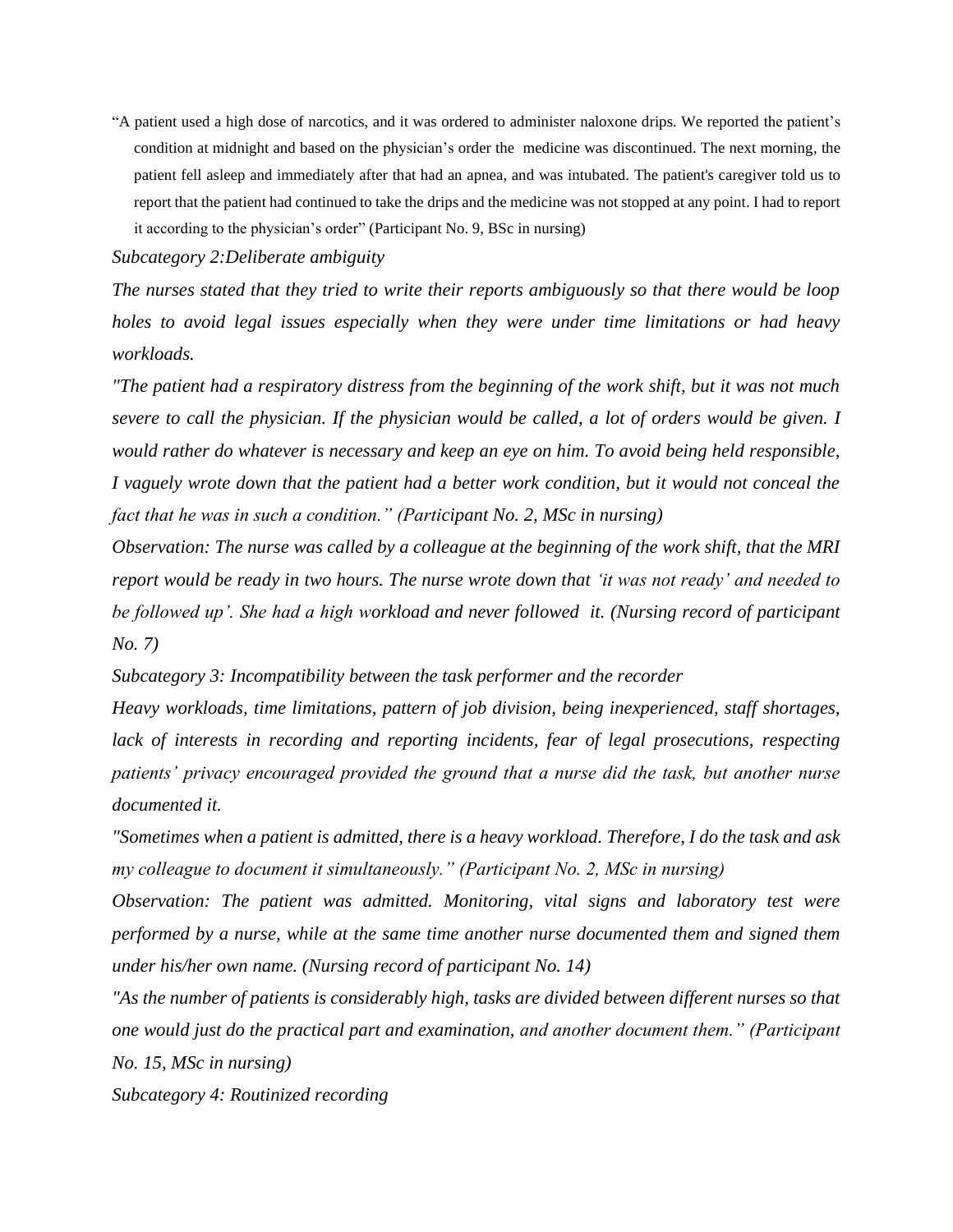*The nurses often recorded their reports by following the patterns suggested by their experienced colleagues. Routinized documentation during the task performance sometimes disrupted the careful follow-up of the patient's problems and resulted in faulty documentation, which would hamper the follow-up of patient care.*

*" I have learned over the years that my colleagues usually record data based on her own routine". (Participant No. 14, BSc in nursing)*

*"As a routine I write in the report from the patients' admission, the level of consciousness, serum therapy, nutrition, digestive system condition, cardiovascular follow up, and other procedures based on the cardex." (Participant No. 11, BSc in nursing)*

*Review of the patient medical file: The routinized pattern of documentation in many patients files was as follow: "the patient is conscious and follows the diabetic diet. The Foley catheter is fixed and patient has diuresis. The patient is at the bed rest condition, and blood sugar is checked every 4 hours using a glucometer. The vital sign is controlled. The patient bedside is up and is constantly checked. "* 

*Subcategory 5: Concealment of incidents*

*Due to heavy workloads, avoiding legal issues, partial job performance and not taking the full responsibility of tasks, and to support by colleagues, the nurses concealed incidents whose accurate recording would not be considered significant.* 

*"It was at the very beginning of my job when I mistakenly administered warfarin to a patient. As the patient's condition in general was very important, I verbally reported it to the physician, but never wrote it down as to document it in the patient's medical file". (Participant No. 4, BSc in nursing)*

*Observation: The student injected 40 mg of Lasix to a patient instead of 20 mg. The nurse carefully controlled the patient's clinical condition, but never documented it. (Nursing record of participant No. 6)* 

### *Category 2: Reasons for errors in reporting*

For appropriate documentation, incidents should be reported accurately and without ambiguity. Sometimes the nurses turned to unsafe and unethical documentation to conceal near misses, evade legal problems, manage time and patient's affairs, and consider the patient's health condition. Identifying the causes of reporting errors from the participants' perspectives helped with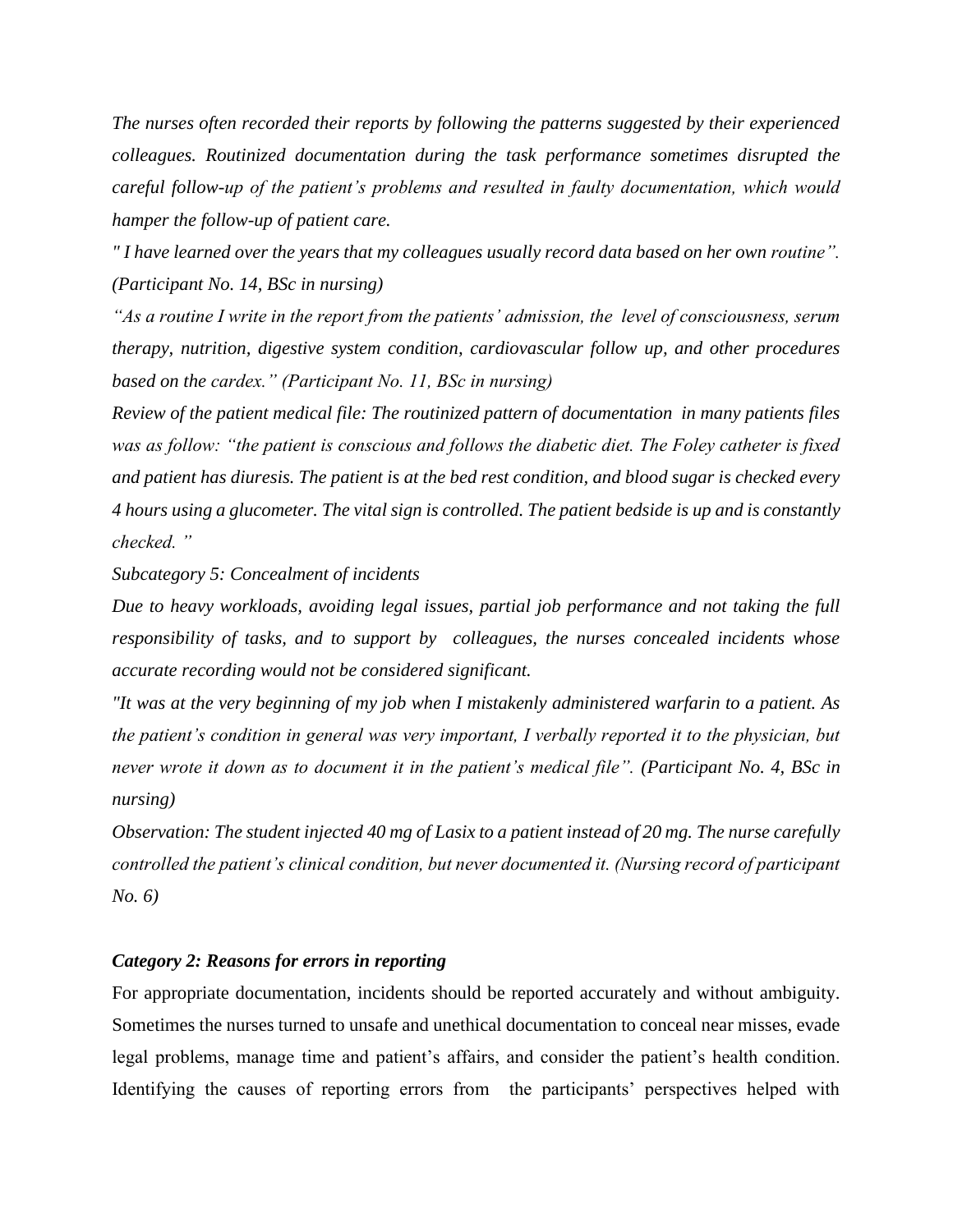understating potential causes of harm and shortcomings in the healthcare system. This category consisted of the subcategories of 'conflict of individual interests', 'conflict of organizational interests', 'personal and other limitations or obligations', 'legal precaution', 'imposing subjectivity on the report', 'compulsory recording of non-performed action', and 'subjective reporting without patterns or outlines'.

### *Subcategory 1: Conflict of individual interests*

Sometimes the nurses attempted to change the reports of incidents due to workloads, being scared to become responsible for mistakes, fear of losing job and reputation, and unpleasantness of the nursing procedure. This led to impairments and various expenses in the patient's treatment process.

"It happened that a patient suffered from bradycardia and staff administered atropine, which improved the patient's cardiac condition. However, they [nurses] did not record this, because the patient's condition needed to follow the CPR protocol, which had to be ordered by the doctor and go through all the process." (Participant No. 14, BSc in nursing)

#### *Subcategory 2: Conflict of organizational interests*

The community expects the healthcare system to provide the best care and support all patients. Therefore, if the patient is deprived of healthcare services or is not treated on time, it is considered some type of neglect. Occasionally, work conditions might occur where the protection of validity and reputation of the hospital and the healthcare system in the society became so important that the nurses were enforced to carry out unsafe and unethical activities.

"Once a bed in the ICU ward was required to admit a young patient. Therefore, it was asked to discontinue another patient's drips, who was tagged as a no resuscitation as his blood pressure was being controlled using dopamine and norepinephrine and had a low consciousness level. It was done, but the CPR code was announced, that was unsuccessful and the patient died." (Participant No. 8, BSc in nursing)

### *Subcategory 3: Personal and other limitations or obligations*

Fear of being accused of not working enough, fatigue and laziness, lack of interest in job, high workloads, time limitations, and lack of facilities made the nurses to document activities that were not performed, which could impose additional costs to healthcare and disrupted the therapeutic process.

"The physician ordered that the patient should undergo hemodialysis for four hours. Accordingly, the patient's clinical condition showed that s/he could not tolerate it for a long time. So, I recorded the doctor's order, but I performed the hemodialysis only for less than 4 hours." (Participant No. 12, BSc in nursing)

"Sometimes, due to time limitations, I could not measure the patient's temperature using a thermometer and just guessed it by touching his/her hand and reported my guess." (Participant No. 7, BSc in nursing)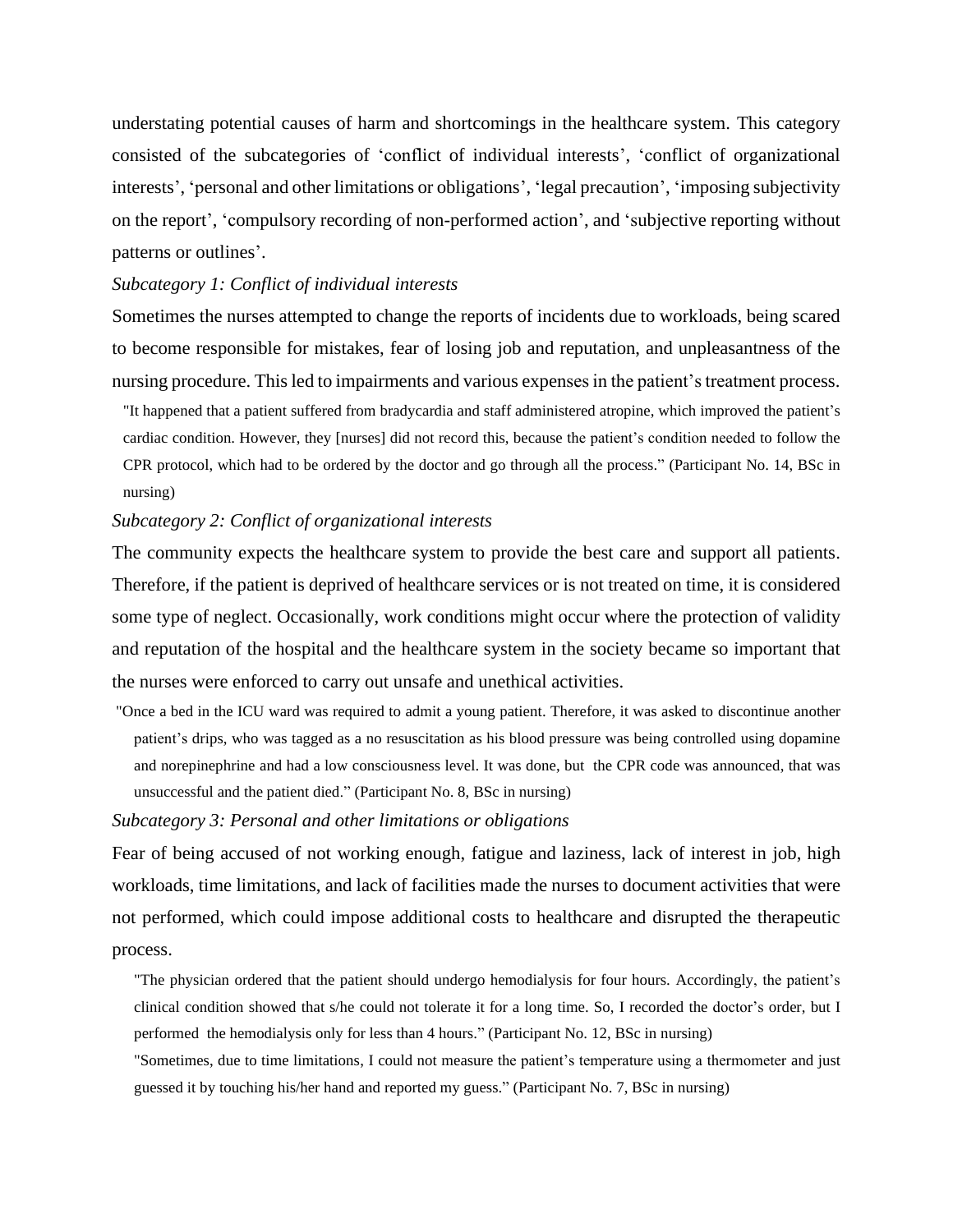*Observation*: The patient was transferred from the CCU with a wheelchair and a nurse without appropriate admission checking. The patient's temperature and other important vital signs were not measured and documented. (Participant No. 12, BSc in nursing)

### *Subcategory 4: Legal precaution*

While the nurses accurately followed ethical codes of patient care, lack of facilities, the incompatibility between the type of department in which the patient was admitted into, a negative attitude toward the order of 'no resuscitation' given by the physician, and possibility of harm to patients, nurses turned to unsafe recording of incidents to avoid legal prosecutions.

"I reported that the patient should be monitored using the pulse oximetry. The number of pulse oximetry devices in the ward was not enough to carry out monitoring for all patients. Legally, I recorded it to show that it was done." (Participant No. 13, BSc in nursing)

*Review of the patient medical file:* It was found that 11 patients had a monitoring order by the physician, but it was not performed for all of them.

"Sometimes for a patient a resuscitation code is announced, but resuscitation is not fully performed due to the presence of 'no code' order for that patient. However, I am obliged legally to document the resuscitation process to avoid possible legal problems that may follow." (Participant No. 3, BSc in nursing)

#### *Subcategory 5: Imposing subjectivity on the report*

The more the work experiences of a nurse, the more his/her self-confidence and sense of authority during documentation, which affects chooses about how to document. Due to the patients' clinical conditions, the nurses decided not to perform some procedures, but recorded them as if they were performed.

"Sometimes, when the patient's dressing is still clean, I do not change it, because less I tamper with it, less the possibility of infection. However, I record it as if it has been done." (Participant No. 12, BSc in nursing)

*Observation*: The nurse stated verbally that the patient's eyes were clean and did not need to be washed, but it was reported that the patient's eyes were washed. (Nursing record of participant No. 5)

"An hour ago, the patient had to take a sedative drug, but since he was already asleep, I did not give it to him and reported that he received it." (Participant No. 11, BSc in nursing)

*Observation*: The patient had to be administered 5 mg methadone at 10 PM, but the patient did not want to get it. Therefore, I did not inject the medicine, but reported that it was done. (Nursing record of participant No. 13)

*Subcategory 6: Compulsory reporting of non-performed actions*

Legal accreditation forced the nurses to record performing interventions that were not taken place.

"There are some routines that I need to record for the validation of my documentations, but I may not actually carry out all of them." (Participant No. 5, BSc in nursing)

"Sometimes there is a vebal order that a patient does not need to be resuscitated, but legally, a thorough report on it is recorded." (Participant No. 15, MSc in nursing)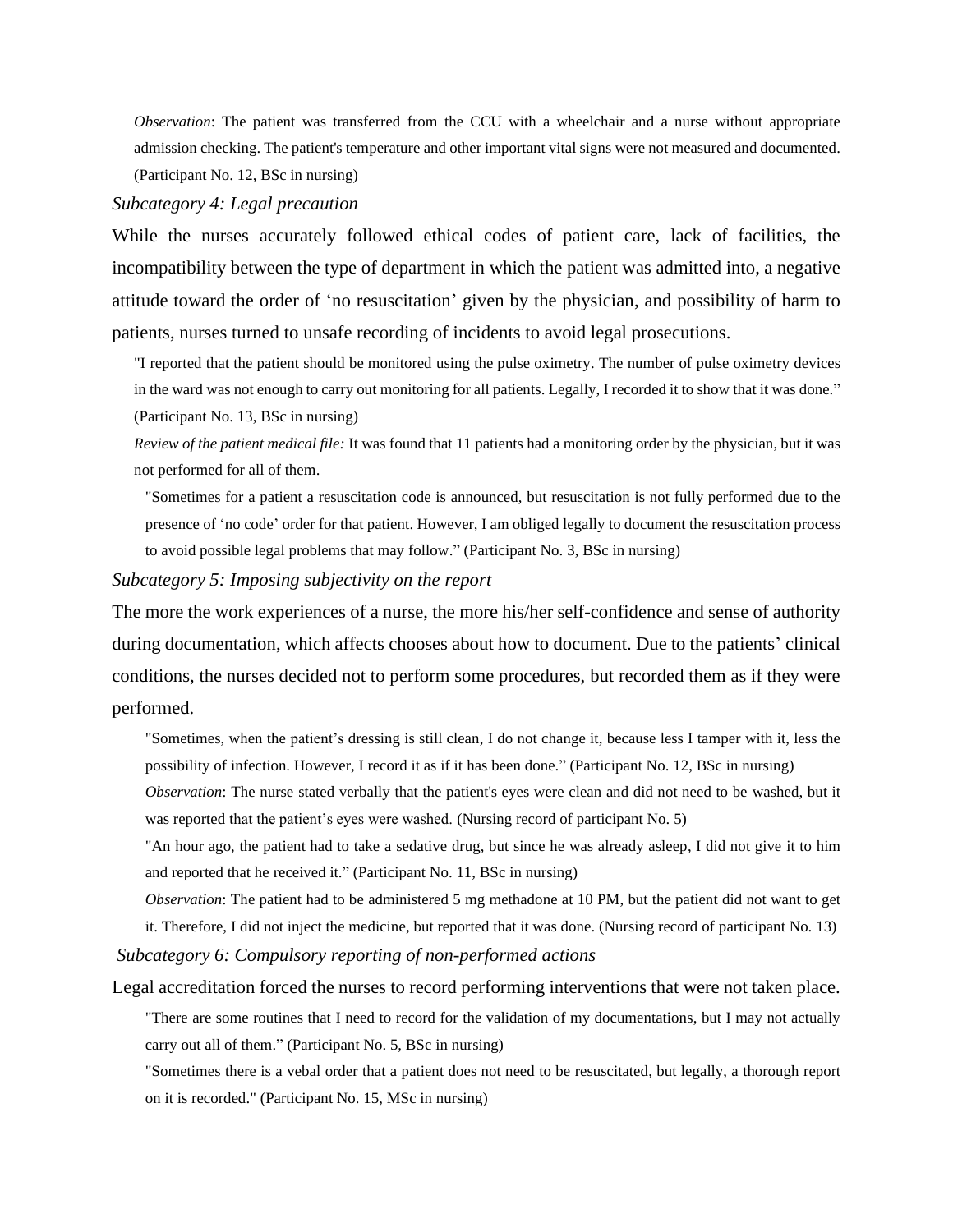*Review of the patient medical file*: The patient's consciousness level was low as the patient was at the end stage of the disease and had a 'no code' order. Resuscitation was announced, but it was never performed. The nurse recorded a full report of the resuscitation process in the patient's medical file.

### *Subcategory 7: Subjective reporting without patterns or outlines*

Various hospitals had their own style and routines for documentation. The content, number and time of documentation differed based on the type of ward. However, there was no constant pattern or outline shared between all, that led to the numerous cases of either subjective recordings by nurses or imposed opinions of supervisors, which resulted in unsafe and unethical documentation.

"I am told here to finalize documentation until the end of the work shift. but in another hospital, I was told that it would be okay to do it during the work shift. Everyone acts based on his/her own opinion and there is no shared pattern or outline for this, I am afraid." (Participant No. 4, BSc in nursing)

#### **Discussion**

The purpose of this study was to explore the perspectives and experiences of nurses on safety and ethical aspects of nursing documentation. Overall, our findings indicated shortcomings and insufficiencies in the documentation process due to various individual and system factors. Careless documentation can have negative consequences for both the caregiver and the care provider and endanger patient safety in terms of legal and moral issues.

Two main categories developed in this study were types of errors in reporting and reasons of error in reporting. Hospital errors are the major challenges of the healthcare system mainly due to negligence during documentation (25).

Distortion of facts and changing reports occurred when the nurses changed the documentation of what actually occurred due to personal or organizational interests. Such a dishonesty in documentation and recording of fabricated or untrue events by nurses happen due to conflicts of personal and organizational interests (26). Avoiding legal prosecutions and fear of punishment are two reasons that motivated the nurses in this study to distort reality and perform unsafe documentation. It is believed that nurses feel vulnerable and threatened by disciplinary and legal consequences, and they do not report errors or avoid recording them publicly (27). Additionally, the nurses sometimes tried to avoid future disciplinary follow-ups through down grading the severity of the patient's condition in their reports. Sometimes, the nurses delayed documentation due to heavy workloads, lack of time and/or work experiences. This is in consistent with the findings of the Warren's study indicating that unfavorable performances attributed to a lack of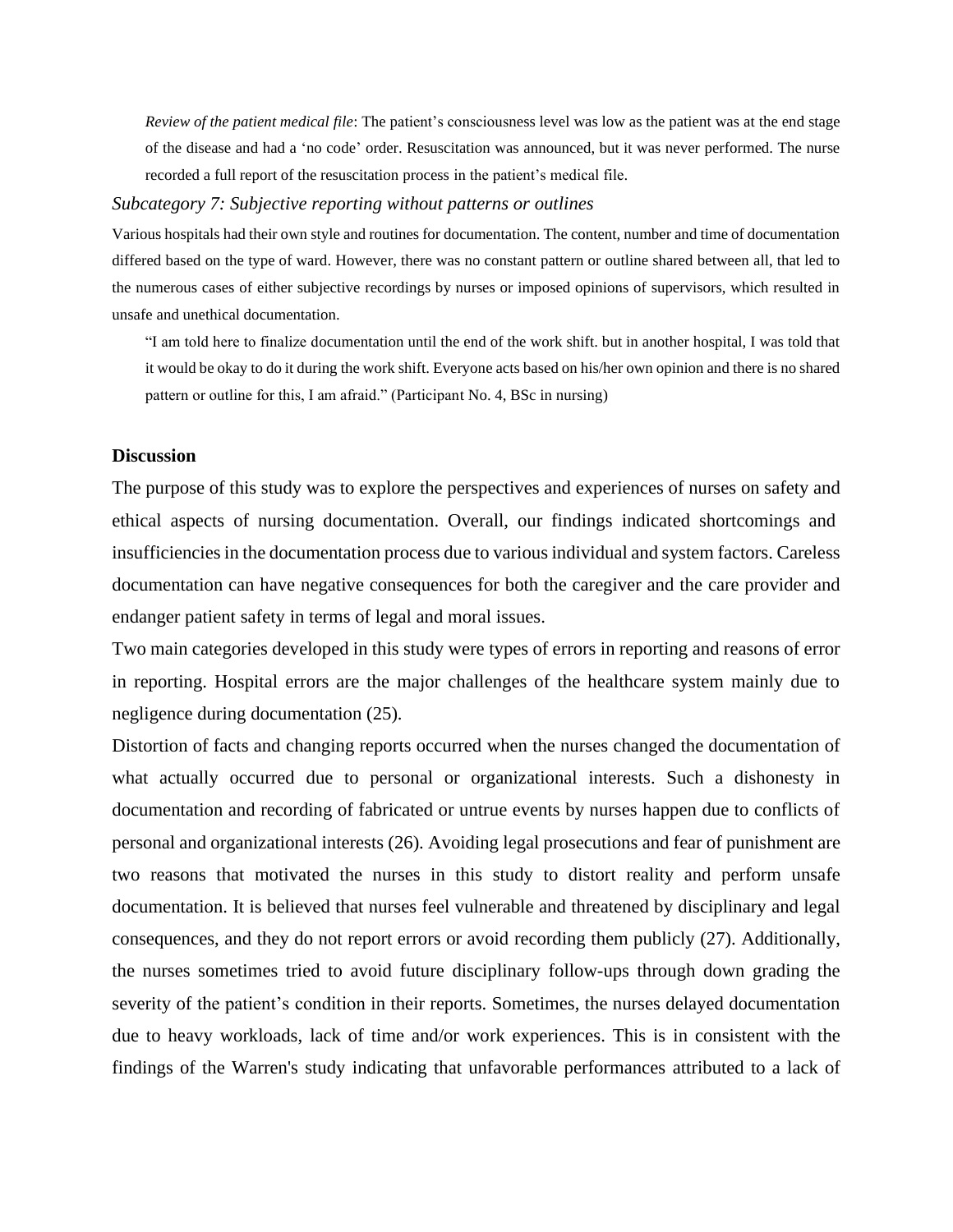experience, and unfamiliarity with the work pattern. Fatigue also hinders nurses from providing appropriate care and subsequently lead to poor documentation (28).

In this study, some nurses performed the intervention and other nurses documented them. It is believed that separation of performance and documentation can be a most common cause of nursing errors (29). The nurses sometimes created ambiguous reports due various reasons and later changed them to avoid possible legal consequences. Since there was no single pattern for documentation in healthcare settings, most nurses used the routinized pattern of reporting suggested by experienced nurses. It has been stated that none of the current documentation models are fully suitable and of high quality, because they often fail to consider key concepts and nurses perspectives. Also, reports are written using stereotyped and routinized sentences (30).

Sometimes the nurses refused to document actual events and errors, and tried to conceal them. Reporting errors is important in the nursing profession to prevent endangering the patient's life. Responsible individuals report mistakes to those who have the power to stop them, but many others easily walk away and remain silent (31). Revealing and reporting mistakes and errors is the cornerstone for maintaining and improving patient safety. Some healthcare professionals do not record mistakes as they may believe that their efforts are futile. Some others are afraid of the potential revenge by patients and the organization (32).

Failure to provide high quality care resulted in nurses being less than honest in their reports to avoid threatening their job reputation. It is believed that fear of losing professional and social credibility, fear of economic and legal consequences, fear of losing the patient trust, damage of the nurse-patient relationship, and the nurse's own personal characteristics such as dishonesty and lack of courage to accept mistakes could lead to the distortion of events and reluctance in revealing them during documentation (33). Distortion of events and facts can cause dissatisfaction with care and impose additional costs to the patient due to the costs of unsafe practice. However, according to the international literature, proper recording of events not only shows the nurse's honesty, but also it can decrease the patient's suffering and improve his/her satisfaction, trust, and positive emotional reaction toward disclosure of mistakes by healthcare providers (34). Honesty in documentation can improve treatment results, reduce organization's expenses, and help identify weaknesses in the organizational and individual levels (35).

The results of this study showed that senior nurses or clinical supervisors hindered the nurses in recording actual facts to maintain the credibility and reputation of the hospital and the healthcare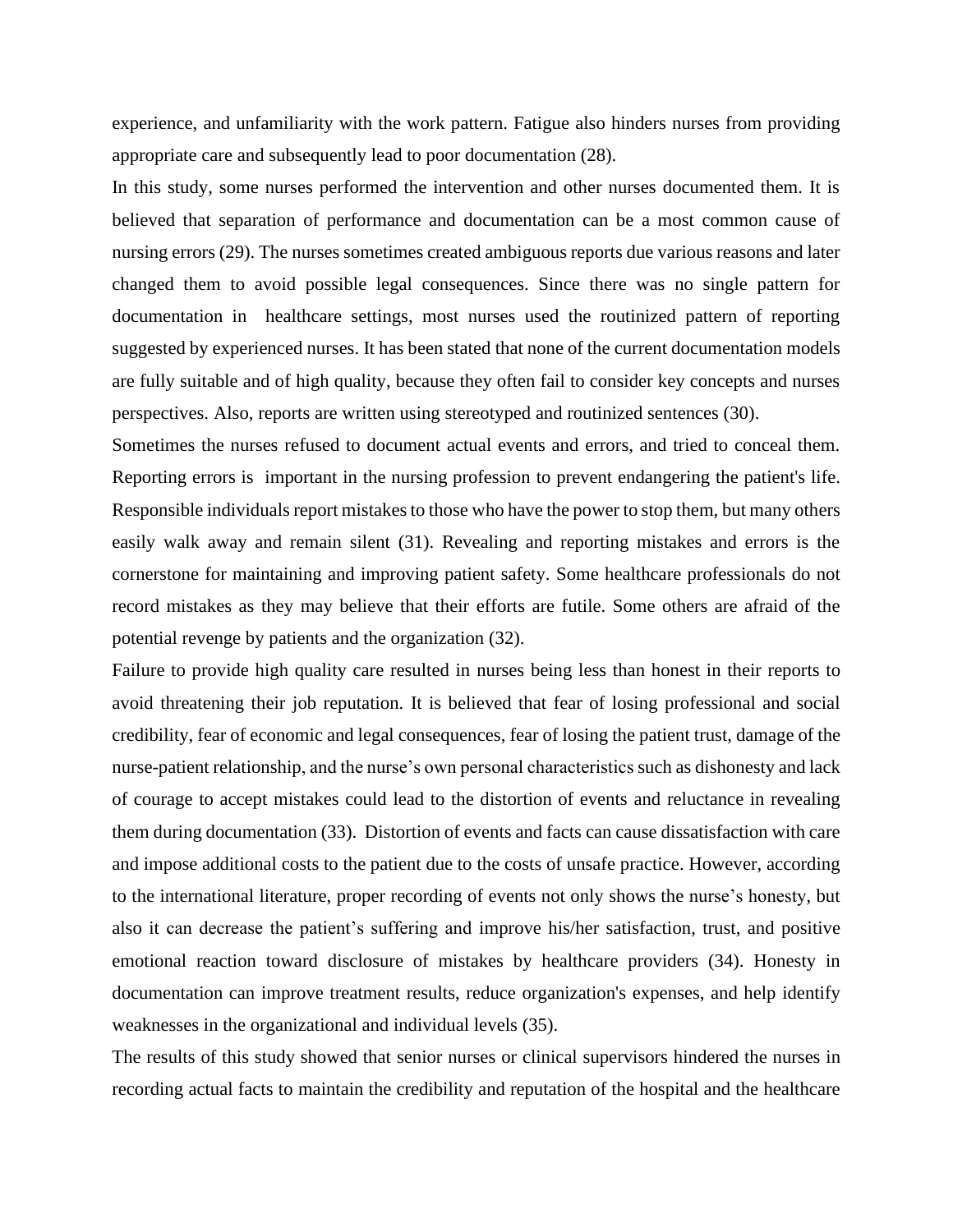system. However, some nurses did not change their reports, which might threaten their job position for not obeying orders, but they tried to keep a clear conscience and cooperated with their seniors and supervisors as long as such style of documentation did not endanger patient safety. A clear conscience protects nurses' integrity, beliefs and values, that are required for practicing with commitment (36).

Personal and environmental limitations and obstacles encouraged the nurses to fabricate documentation. It is believed that a lack of interest in conducting a procedure motivate nurses to fabricate documentation. Perhaps it could be related to their feeling of being experienced and independent as that they are tired of performing the same tasks routinely. Also, human resources inefficiencies and lack of a proper program for division of labor can also lead to fabricated documentation. Strong leadership and guidance of collaborations in the interdisciplinary environment of hospital that depends on mutual reports between healthcare providers are required (37).

Lack of adequate facilities was one reason for inappropriate documentation. It has been stated that organizational factors can cause nurses to document interventions that have not actually been performed and are directly associated with the hospital's administrative system such as lack of facilities and management issues (38).

The nurses mentioned how they documented interventions that were not actually performed based on their own judgment and willingness. Nurses' judgments were not included in decision making whether these judgments were recorded or not. Factors such as not acknowledging the significance of nurses' role as a profession in the care process, redundant praising of other healthcare disciplines, considerable differences in job benefits and salaries between physicians and nurses, and the negative attitude of the society toward nurses can influence nurses' attitudes toward interdisciplinary collaborations (39).

### **Conclusion**

Various individual and organizational factors led to unsafe and unethical nursing documentation. Removing staff shortages, improvement of the hospital management structure, provision of education on ethical and legal effects of inappropriate documentation, establishment of clinical governance, creation of changes in the management process, establishment of an appropriate professional communication between physicians and nurses, and appropriate distribution and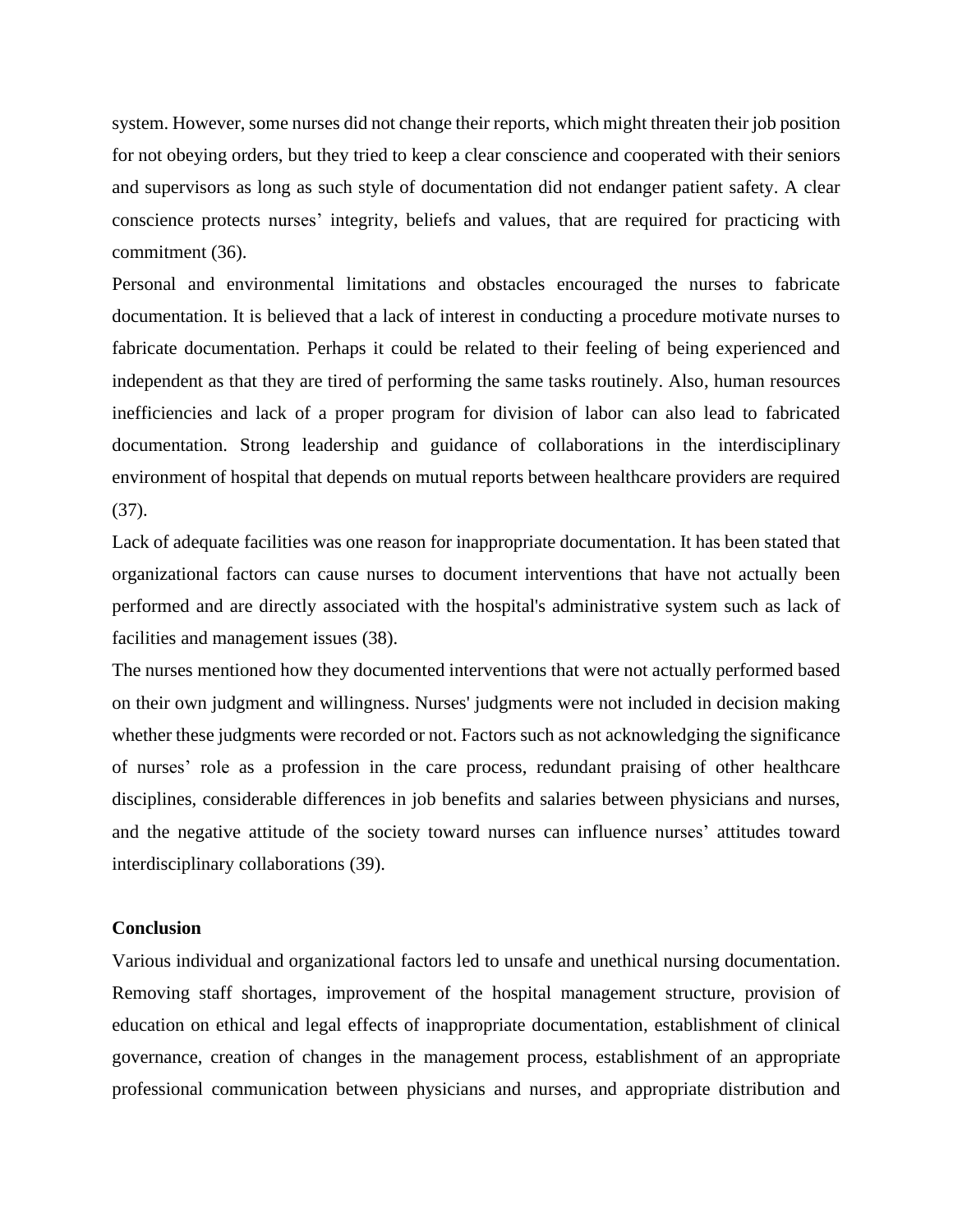adjustment of nursing staff in different sectors help with the improvement of nursing documentation. Other solutions could be the electronic documentation system, which is missing in the majority of Iranian healthcare settings. It is clear that policies surround do not resuscitation orders and practices need to be addressed and that will include but not be limited to the Nursing Department. Those might be brought forward as ways to create an environment that supports nurses in practicing ethically.

The findings of this study have implications for management, education, research and clinical practice. As a limitation, the participants might have concealed some important data due to the sensitivity of the study topic and the fear of putting their job into risk. To overcome this, the researcher ensured the participants of confidentiality of data and their anonymity throughout the study process. Future research is needed to understand the perspectives of other healthcare professionals regarding nursing documentation and how it can be improved.

## **Acknowledgements**

This study was one part of the PhD dissertation by the first author (AT). The authors would like to thank all nurses who shared their valuable experiences in this study.

## **Conflict of interest**

The author(s) declare that there are no potential conflicts of interest.

## **Funding**

This study was supported financially by Tarbiat Modares University, Tehran, Iran.

## **References**

1.Blair W, Smith B. Nursing documentation: frameworks and barriers. Contemporary nurse. 2012;41(2):160-8.

2.McCarthy B, Fitzgerald S, O'Shea M, Condon C, Hartnett‐Collins G, Clancy M, et al. Electronic nursing documentation interventions to promote or improve patient safety and quality care: A systematic review. Journal of nursing management. 2018.

3.Tuinman A, de Greef MHG, Krijnen WP, Paans W, Roodbol PF. Accuracy of documentation in the nursing care plan in long-term institutional care.Geriatr Nurs. 2017;38(6):578-583.

4. Walker-Czyz A. The Impact of an Integrated Electronic Health Record Adoption on Nursing Care Quality. J Nurs Adm. 2016 Jul-Aug;46(7-8):366-72.

5.Glasper EA. Promoting Honesty and Truthfulness When Things Go Wrong During Care Delivery for Sick Children. Taylor & Francis; 2018.

6.de Vries JM, Timmins F. Deception and self‐deception in health care. Nursing Philosophy. 2016;17(3):163-72.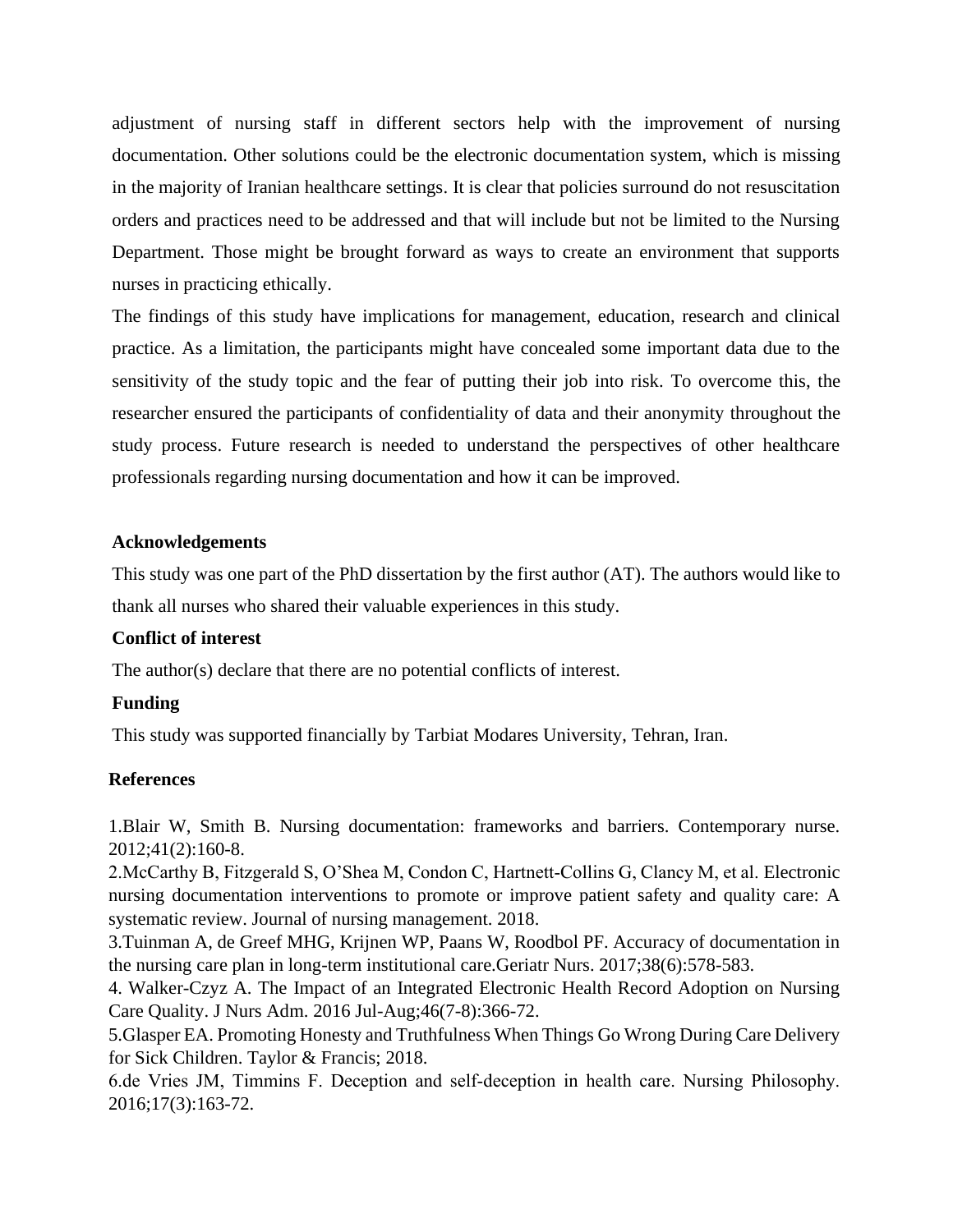7.Asensi-Vicente J, Jiménez-Ruiz I, Vizcaya-Moreno MF. Medication Errors Involving Nursing Students: A Systematic Review. Nurse educator. 2018;43(5):E1-E5.

8.Rooddehghan Z, Yekta ZP, Nasrabadi AN. Ethics of rationing of nursing care. Nursing ethics. 2018;25(5):591-600.

9.Braaf S, Riley R and Manias E. Failures in communication through documents and documentation across the perioperative pathway. J Clin Nurs 2015; 24(13–14): 1874–1884.

10. Steel J, Georgiou A, Balandin S, Hill S, Worrall L, Hemsley B. A content analysis of documentation on communication disability in hospital progress notes: diagnosis, function, and patient safety.Clin Rehabil. 2019 2:269215518819717. [Epub ahead of print]

11.Mountain C, Redd R, O'Leary-Kelly C, Giles K. Electronic medical record in the simulation hospital: does it improve accuracy in charting vital signs, intake, and output? CIN: Computers, Informatics, Nursing. 2015;33(4):166-71.

12.Stewart K, Doody O, Bailey M, Moran S. Improving the quality of nursing documentation in a palliative care setting: a quality improvement initiative. International journal of palliative nursing. 2017;23(12):577-85.

13.Mohsenpour M, Hosseini M, Abbaszadeh A, Shahboulaghi FM, Khankeh H. Nursing error: an integrated review of the literature. Indian journal of medical ethics. 2017;2(2):75-81.

14.Rowan-Robinson K. Professional, structural and organisational interventions in primary care for reducing medication errors. British journal of community nursing. 2019;24(2):77-9.

15.Lavin MA, Harper E, Barr N. Health information technology, patient safety, and professional nursing care documentation in acute care settings. Online J Issues Nurs. 2015;20(6).

16.Tubaishat A. The effect of electronic health records on patient safety: A qualitative exploratory study. Informatics for Health and Social Care. 2017:1-13.

17. Sequist TD. Clinical Documentation to Improve Patient Care. Ann Intern Med. 2015;162(4):315-316.

18.Holloway I, K; G. Qualitative Research in Nursing and Healthcare. Fourth Edition, Wiley Blackwell, Oxford, UK. 2017.

19.Vaismoradi M, Turunen H, Bondas T. Content analysis and thematic analysis: Implications for conducting a qualitative descriptive study. Nursing & Health Sciences. 2013;15(3):398-405.

20. Emerson R.M, Fretz R.I, Shaw L.L. Writing ethnographic fieldnotes (2nd edition). Chicago: The University of Chicago Press. 2011.

21. Corbin J, Strauss A. Basics of Qualitative Research: Techniques and Procedures for Developing Grounded Theory (3rd ed). Thousand Oaks, CA: Sage ,2008.

22.Graneheim UH, Lundman B. Qualitative content analysis in nursing research: concepts, procedures and measures to achieve trustworthiness. Nurse education today. 2004;24(2):105-12.

23. Vaismoradi M, Jones J, Turunen H, Snelgrove S. Theme development in qualitative content analysis and thematic analysis. Journal of Nursing Education and Practice. 2016;6(5):100-110.

24.Lincoln Y, Guba E. Naturalistic Inquiry. first ed. Sage Publications, London, UK. 1985.

25.Brennan TA, Leape LL, Laird NM, Hebert L, Localio AR, Lawthers AG, et al. Incidence of adverse events and negligence in hospitalized patients: results of the Harvard Medical Practice Study I. BMJ Quality & Safety. 2004;13(2):145-51.

26.Carter M. Deceit and dishonesty as practice: the comfort of lying. Nursing Philosophy. 2016;17(3):202-10.